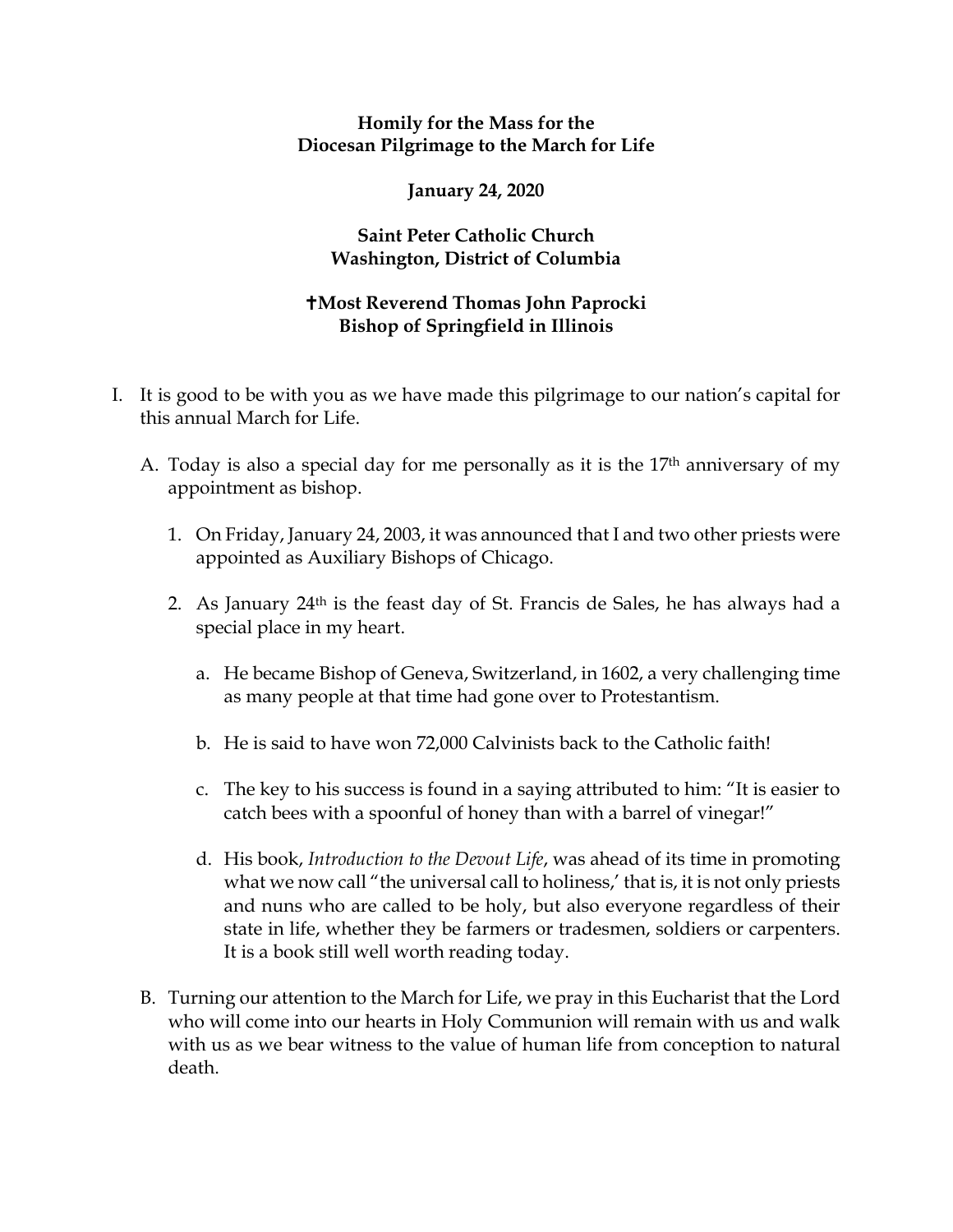- 1. When I told the ticket agent at the airport that I was flying to Washington, D.C. for the March for Life, she told me that she had gone to the March for Life years ago when she had attended a Catholic high school.
- 2. When she said that, it was a reminder to me that many of you may be attending the only March for Life during your lifetime.
- 3. Even if you have been here several times, there are some important lessons to be learned on this pilgrimage that should last a lifetime.
- II. First, it is important to keep in mind that we always start with ourselves.
	- A. Our innate tendency seems so often to start with looking at the sins of others.
		- 1. It is easy to cast stones at others.
		- 2. Perhaps we have even come here thinking that our primary purpose on this trip is to confront other people who support abortion.
		- 3. Expressing our opposition to abortion and promoting respect for unborn human life are indeed major objectives of this pilgrimage.
		- 4. But we must start by looking deep into our own lives to examine our consciences and identify those areas of our own hearts that need cleansing.
	- B. We may protest that we are absolutely opposed to abortion, so what is there to examine within my own heart?
	- C. The answer to that question is to examine whether we are indeed pure of heart.
		- 1. Jesus said in His Sermon on the Mount, "Blessed are the pure of heart, for they shall see God."
		- 2. If our minds are full of images of pornography and other distractions, we will not be able to see God clearly, if at all.
		- 3. Our goal is to see God someday in heaven face-to-face, but even here on earth those who begin to see God clearly are called mystics.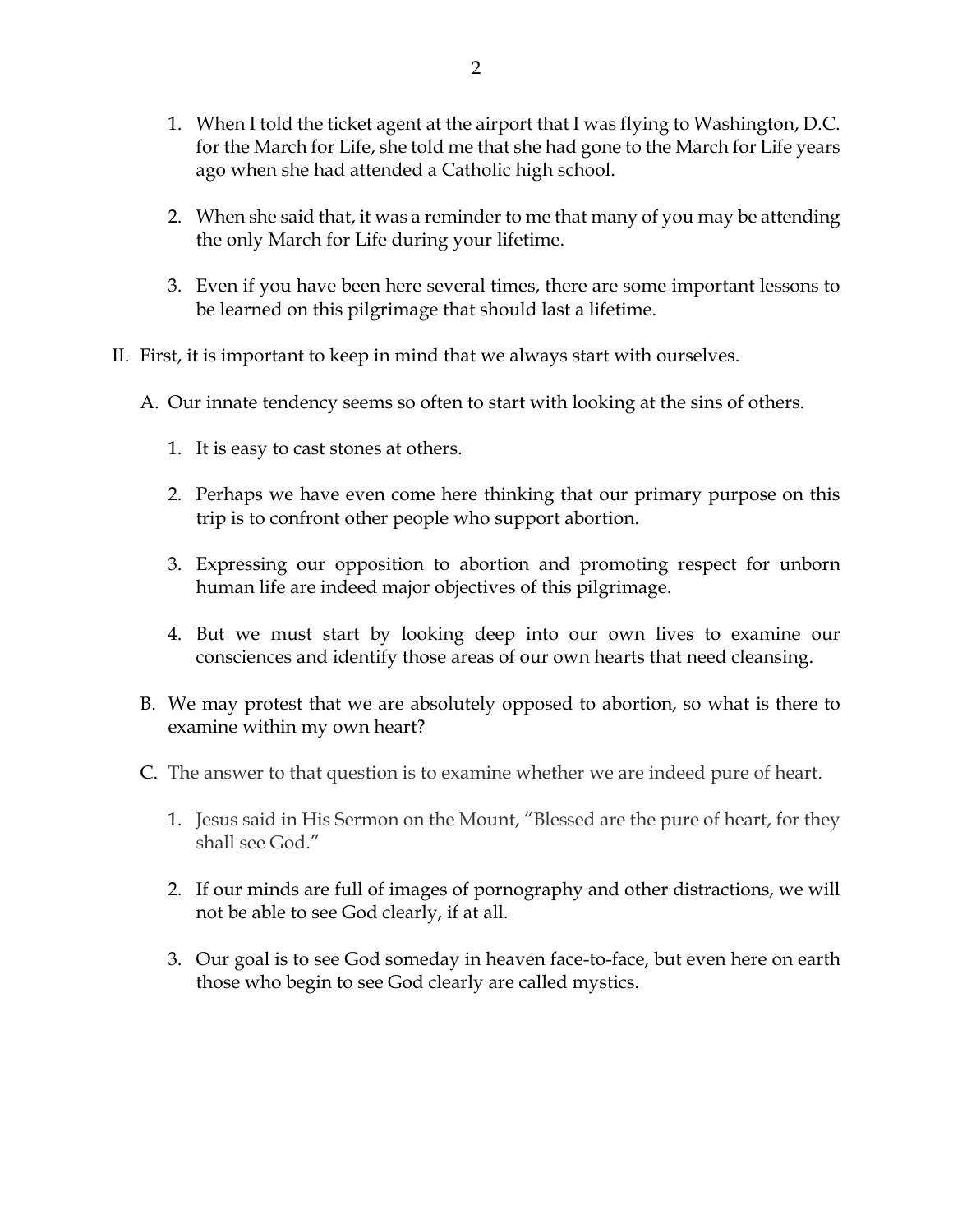III. In this regard, we must look at the connection between an impure heart and abortion.

- A. We may be able to say confidently that we would never procure an abortion, but can we say that we have eliminated all temptations against chastity from our hearts?
- B. Now you may be thinking that I am getting sidetracked, i.e., abortion is a sin against the 5<sup>th</sup> commandment, "Thou shall not kill," not the 6<sup>th</sup> commandment.
- C. But the path to abortion usually starts with sins of lust, sins against purity.
	- 1. You may be convinced in your mind as an intellectual concept that you are against abortion, but what if you have a child out of wedlock, and feel that you are either too young or you do not have enough money or cannot accept the responsibility to raise a child?
	- 2. Even if you are married, what if you are expecting a child and are told by your doctor that the fetus has been diagnosed with a disability, such as Down's Syndrome?
	- 3. Will you try to make an exception for yourself to rationalize having an abortion in these circumstances?
- D. To speak against sins of impurity is not to speak negatively about sexuality.
	- 1. Sexuality is a beautiful gift from God to be used properly within marriage for procreation. What a wonderful word: procreation!
	- 2. To procreate it to create together with God. All of us are here because our parents have cooperated with God's creation in bringing us into the world!
- IV. Once we have examined our own hearts, we can begin to look at how to bear witness to the gift of life and challenge those who attack life.
	- A. Hollywood support for abortion.
	- B. The news media's support for abortion.
	- C. Government officials' support for abortion.
		- 1. Legislative branch, e.g. Illinois General Assembly abortion bills in 2017 and 2019.